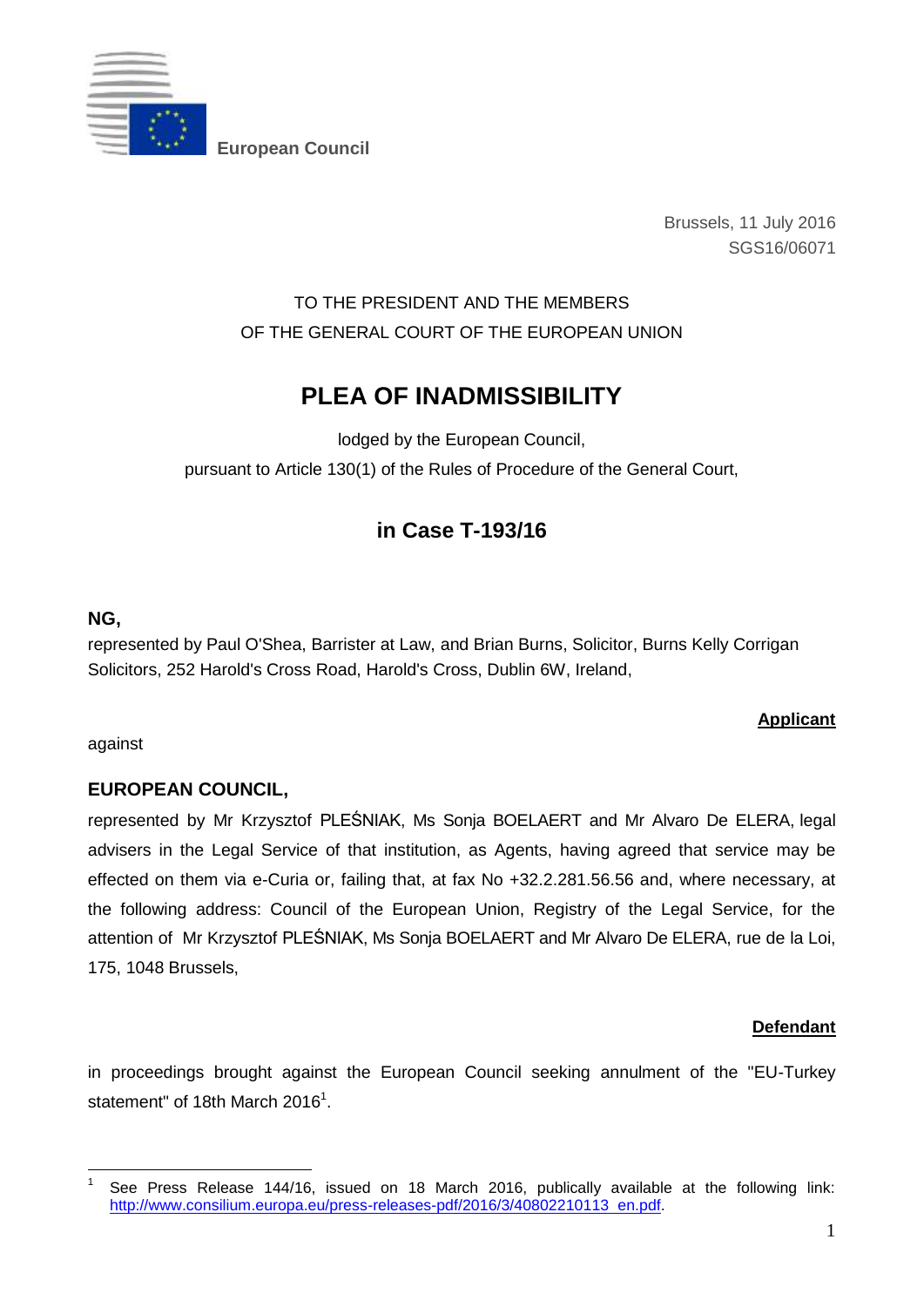# **Table of Contents**

<span id="page-1-0"></span>

| $\mathbf{L}$ |                                                                                            |    |
|--------------|--------------------------------------------------------------------------------------------|----|
| Ш.           |                                                                                            |    |
| a)           |                                                                                            |    |
| b)           | The contested statement is not an actionable act within the meaning of the first paragraph |    |
| C            | The Applicant does not fall within the temporal scope of application of the statement and  |    |
| d)           | The Applicant lacks standing under the fourth paragraph of article 263 TFEU 12             |    |
| Ш.           |                                                                                            | 14 |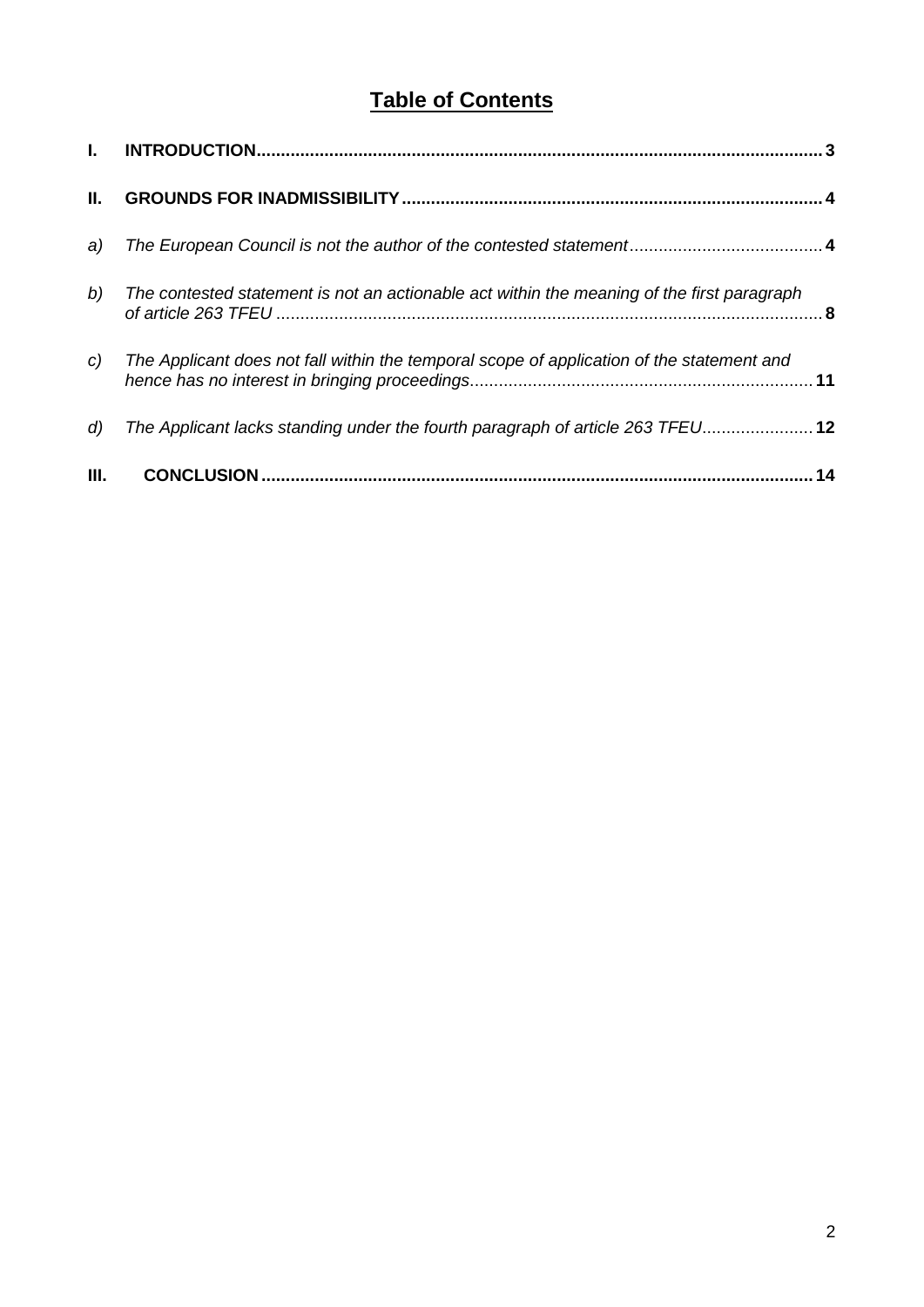#### **I. INTRODUCTION**

- 1. On 31 May 2016, the European Council was notified of the application for annulment in Case T-193/16 lodged with the General Court on 22 April 2016 pursuant to the fourth paragraph of Article 263 TFEU.
- 2. The application is directed against the European Council and requests the Court to annul the "EU-Turkey Statement" (the "contested statement") which was issued following an international summit, held on 18 March 2016, between the Members of the European Council and their Turkish counterpart.
- 3. The application states that it is brought on behalf of an individual who is a national of Afghanistan and who is staying at the "The Onofiyta Refugee Camp", Athens, Greece. The Applicant claims that he seeks international protection because he was in fear of persecution and serious harm as "*he was the target and victim of direct attacks by the Taliban who attempted to kill him*" 2 .
- 4. The Applicant states that he fled Afghanistan and that he ultimately arrived in Greece by sea from Turkey "*on some date subsequent to the 18th March 2016*" 3 .
- 5. The Applicant indicates that he did not wish to claim asylum or another form of international protection in Greece, but that "*it had* […] *been his wish and hope to apply for asylum in Germany*" 4 . Nonetheless, the Applicant states that he "*felt compelled*" to apply for asylum in Greece, which he eventually did. He claims to have done so "*against his wishes*" and "*with*  grave reservations" and that he would not have done so "but for" the contested statement<sup>5</sup>. He contends that under current Union law and the ECJ case-law he should not have been required to apply for asylum in Greece<sup>6</sup>.
- 6. With regard to the nature of the contested statement, the Applicant contends that it constitutes an act designed to be binding in law and intended to produce legal effects of such a nature as to affect adversely his rights and interests<sup>7</sup>. He further contends that the aforementioned statement constitutes an international agreement<sup>8</sup> concluded with Turkey by the European Council, in breach of the procedure set out in Article 218  $TFEU<sup>9</sup>$  and of his fundamental rights<sup>10</sup>.

- 5 See application, paragraphs 7, 10 and 11.
- 6 See application, paragraphs 9 and 11.
- 7 See application, paragraph 4 and 14.
- 8 See application, paragraph 4.
- 9 See application, paragraphs 15, 44 and 54.
- $10$  See application, in particular paragraphs 16, 46, 48 and 51.

 $\frac{1}{2}$ See application, paragraphs 5 and 6.

<sup>3</sup> See application, paragraph 6.

<sup>4</sup> See application, paragraph 6.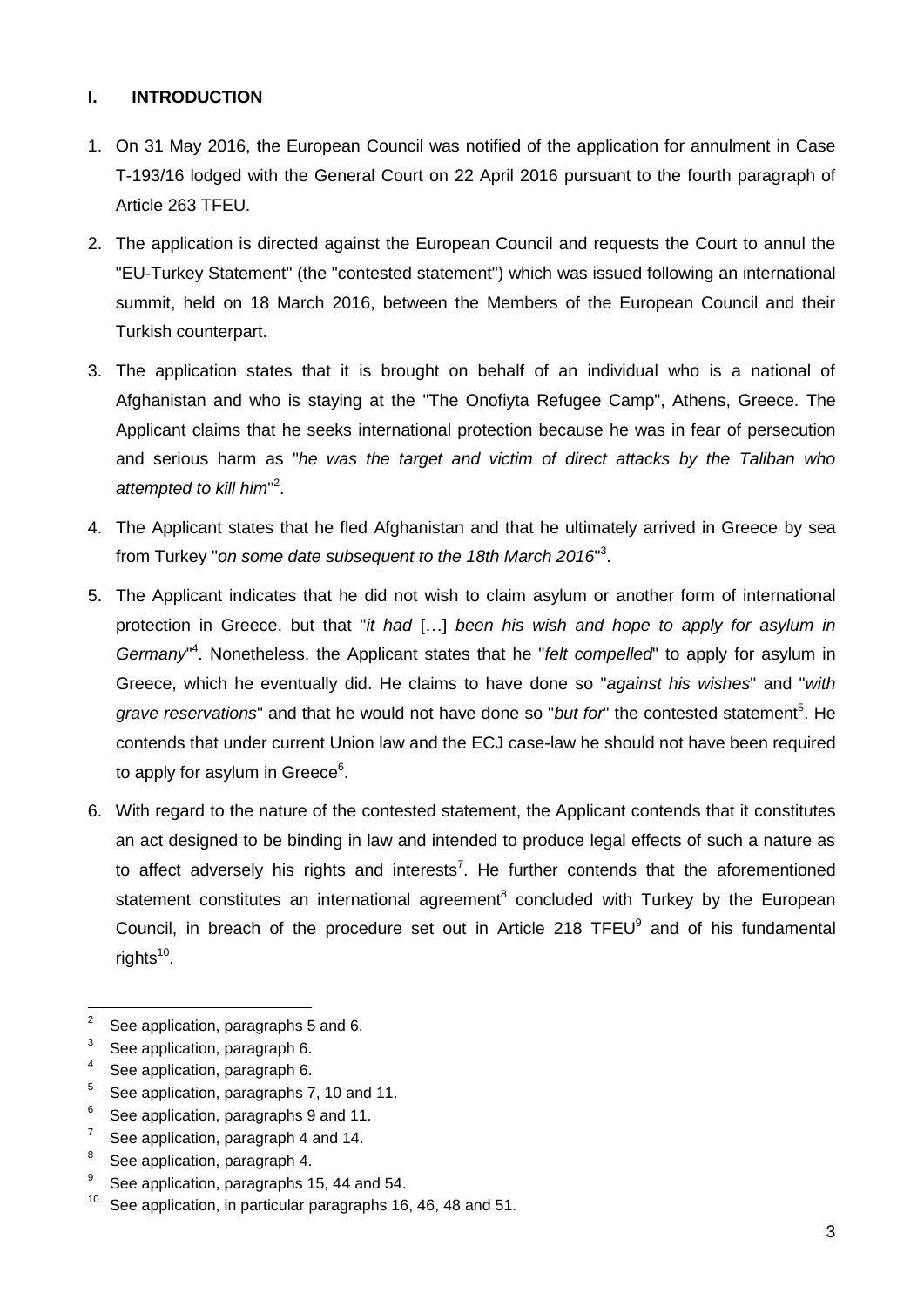- 7. The European Council submits that the application is manifestly inadmissible on the following grounds, which will be analysed in further detail below:
	- a) the European Council is not the author of the contested statement and the latter cannot be attributed to it, including for the purpose of the first paragraph Article 263 TFEU;
	- b) in any event, the contested statement does not constitute an actionable act, in that it is not an "*act intended to produce legal effects vis-à-vis third parties*" within the meaning of the first paragraph of Article 263 TFEU;
	- c) in any event, the Applicant has no interest in bringing proceedings for the annulment of the contested statement given that he does not fall within the temporal scope of its application;
	- d) and finally, in any event, the Applicant has no standing pursuant to the fourth paragraph of Article 263 TFEU given that he is neither individually nor directly concerned, and given that the contested statement does not constitute a regulatory act not requiring implementing measures.

#### <span id="page-3-0"></span>**II. GROUNDS FOR INADMISSIBILITY**

#### *a) The European Council is not the author of the contested statement*

- <span id="page-3-1"></span>8. In his application for the annulment of the contested statement, the Applicant has cited the European Council as defendant. This is erroneous because the European Council is not the author of the contested statement and the latter cannot be attributed to it.
- 9. In accordance with settled case-law, pursuant to the first paragraph of Article 263 TFEU, an action for annulment can be brought only against the institutions referred to in that provision, as well as against a body, office or agency of the Union which is competent to adopt the contested act and is the author of that contested  $act<sup>11</sup>$ .
- 10. It should be also recalled that in an action brought under Article 263 TFEU, the Court does not have jurisdiction to rule on the lawfulness of an act of the Member States,<sup>12</sup> nor do the Courts of the Union have jurisdiction in such an action to rule on the lawfulness of a measure adopted by a national authority.<sup>13</sup> The acts referred to in Article 263, first paragraph TFEU only concern

 $11$ See order in case Farage/Parliament and Buzek, T-564/11, ECLI:EU:T:2012:403, point 18; Order in case Ledra Advertising/Commission and BCE, T-289/13, ECLI:EU:T:2014:981, points 56, 58; Judgement in case Plantavis and NEM/Commission and EFSA, T-334/12, ECLI:EU:T:2015:376, point 20.

<sup>12</sup> See judgement in case Spain/Parliament and Council, C-146/13, ECLI:EU:C:2015:298, points 101-102.

See order in case Bonnamy/Council, C-264/94 P, ECLI:EU:C:1995:5, point 11; Judgement in case Kesko/Commission, T-22/97, ECLI:EU:T:1999:327, point 83; Judgment in case Liivimaa Lihaveis, C-562/12, EU:C:2014:2229, point 48 and the case-law cited; Order in case Tsitouras and others/Greece, C-285/90, ECLI:EU:C:1991:84, points 4 and 5.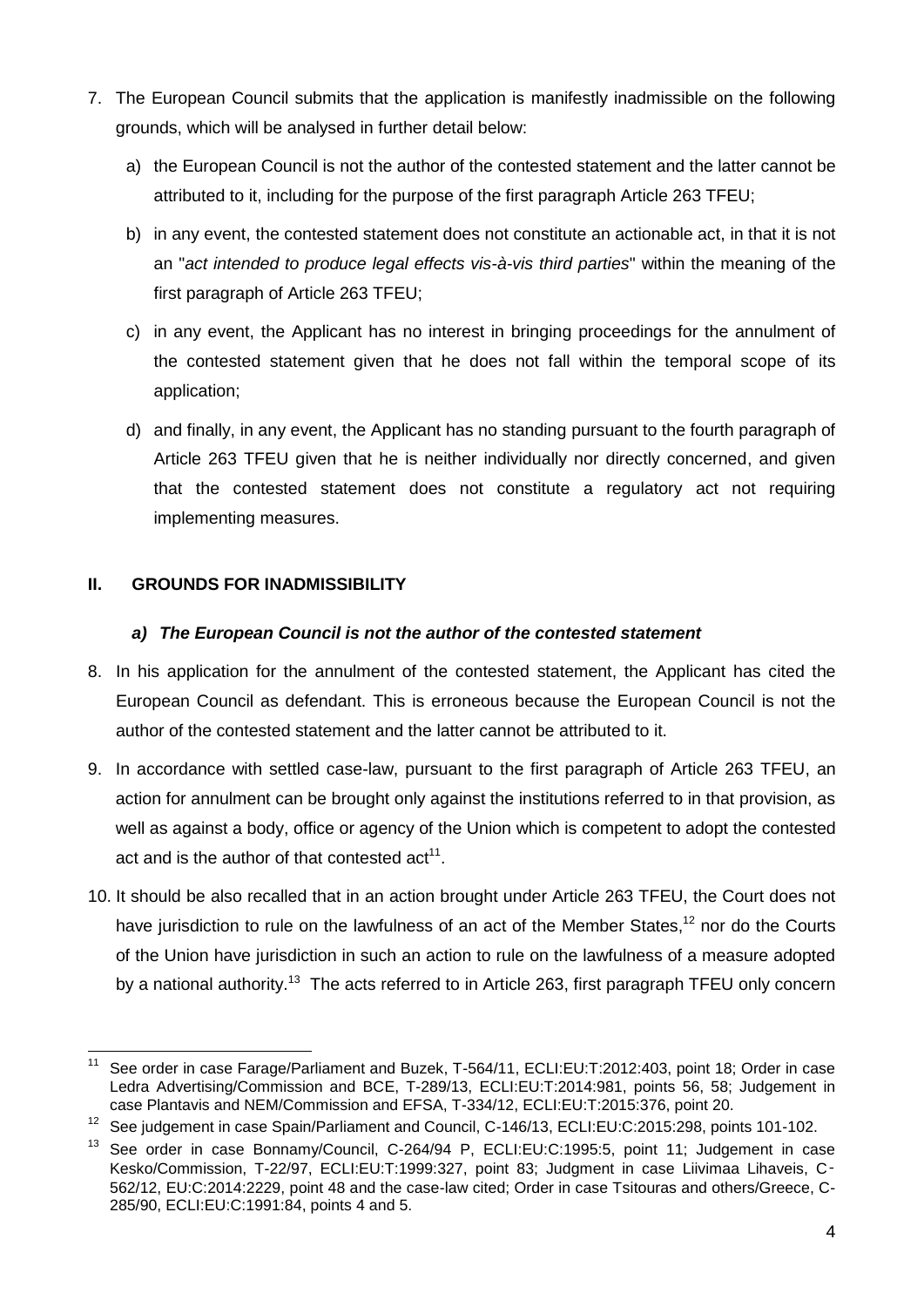the acts referred to in Article 288 TFEU, which the institutions must adopt under the conditions laid down by the Treaty in the exercise of their prerogatives as public authorities<sup>14</sup>.

- 11. Moreover, it is also a settled line of case-law that an action for annulment is inadmissible when it is directed against "an act" that is not adopted by the Council but by representatives of the Member States acting, not in their capacity as members of the Council, but as representatives of their governments, and thus collectively exercising the powers of the Member States which are not subject to judicial review by the Court.<sup>15</sup>
- 12. The same applies when the action for annulment is formally directed against the European Council whereas the act in question was approved, as in the present case, not by the European Council, but by Members of the European Council meeting with their Turkish counterpart outside the legal, institutional and procedural framework of the European Council.
- 13. As will be demonstrated below, the contested statement was issued on 18 March 2016 by the participants of an international summit held on that day between the Members of the European Council on the one hand, and their Turkish counterpart on the other, and not by the European Council.
- 14. Whilst it is true that the European Council met on 17 and 18 March 2016, its agenda did not include any reference to a meeting with third parties, let alone any meeting with Turkey. In fact, the provisional agenda included seven items, amongst which item 3 "Migration"<sup>16</sup>. The deliberations of the European Council started on 17 March 2016 and continued on 18 March 2016. At the end of its meeting, the European Council approved the conclusions on migration, jobs, growth and competitiveness $^{17}$ .
- 15. After the end of the European Council meeting, a new, separate meeting was held, on 18 March 2016, by members of the European Council, with a third party, the Turkish Prime Minister. As it can be seen from the first phrase of the contested statement, it was issued following the summit between "*the Members of the European Council and their Turkish*  counterpart<sup>"18</sup>. This summit was a particularly important meeting and was referred to as an "international summit" (as demonstrated by the header of the press release containing the contested statement), but it was not a meeting of the European Council.

 $\overline{a}$ <sup>14</sup> See order in case Lito Maieftiko Gynaikologiko kai Cheirourgiko Kentro/Commission T-353/10, ECLI:EU:T:2010:449, point 23.

<sup>15</sup> See judgement in case Parliament/Council and Commission, C-181/91 and C-248/91, ECLI:EU:C:1993:271, points 12-25.

<sup>&</sup>lt;sup>16</sup> See document EUCO 13/16 of 15 March 2016, publically available at the following link: http://www.consilium.europa.eu/en/meetings/european-council/2016/03/17-euco-provisional-agenda/.

<sup>&</sup>lt;sup>17</sup> See document EUCO 12/16 of 18 March 2016, publically available at the following link: http://www.consilium.europa.eu/en/press/press-releases/2016/03/18-european-council-conclusions/.

<sup>18</sup> See first sentence of the first paragraph of the contested statement, which reads as follows: "*Today the Members of the European Council met with their Turkish counterpart*".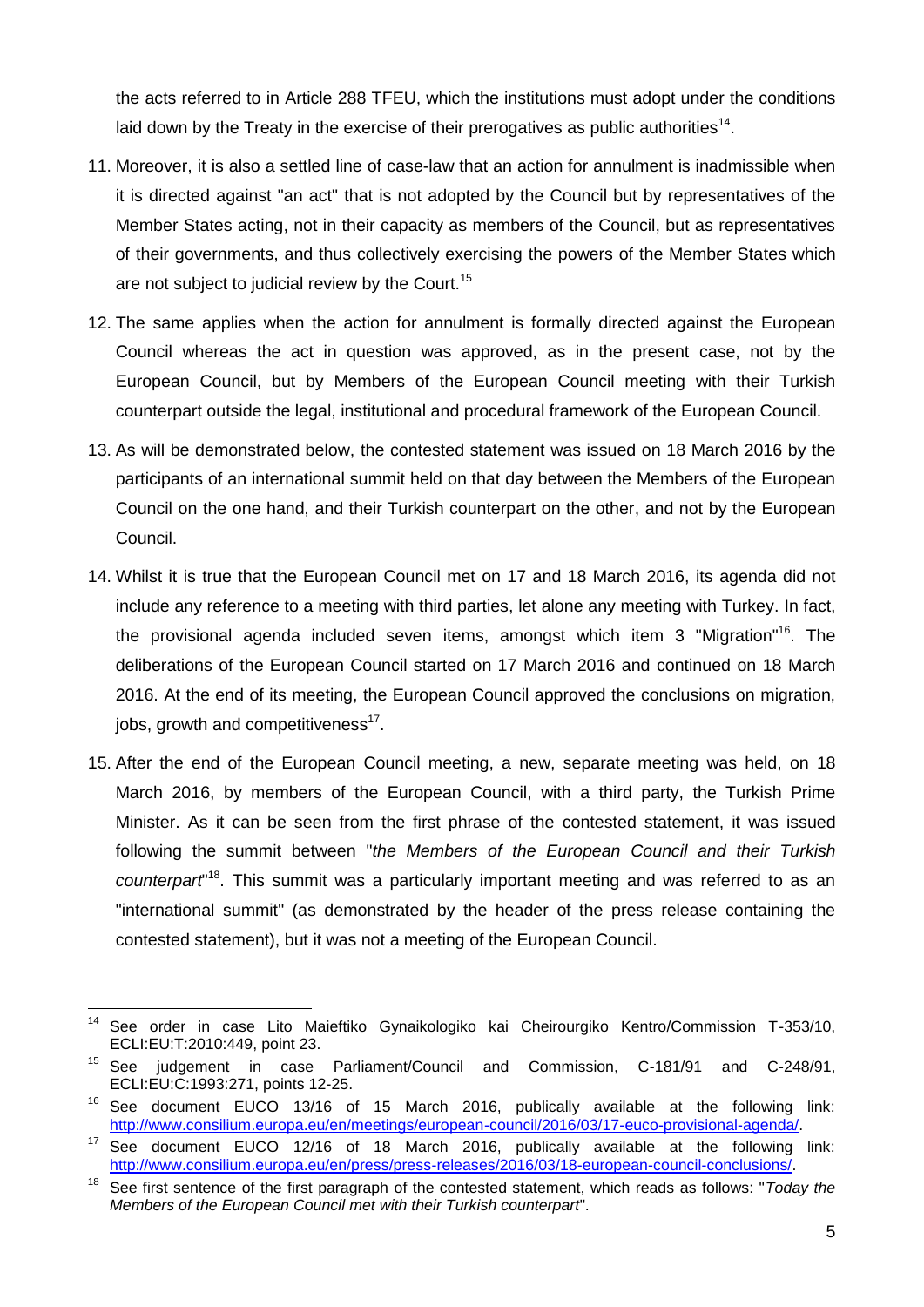- 16. As stated in the first sentence of the abovementioned press release, the summit of 18 March 2016 was the third in the series of international events, during which the representatives of Member States of the Union met with their Turkish counterpart to discuss Turkey-EU relations as well as the migration crisis. Before the 18th of March, the Heads of State or Government of the Member States had met with their Turkish counterpart on 29 November 2015 and on 7 March 2016, each time to discuss the same subject matters. Following each of these two previous meetings, a common statement, either referred to as an EU-Turkey statement or an EU-Turkey action plan, had been issued by the participants of these meetings**<sup>19</sup>**. In sum, the meetings of 29 November 2015 and of 7 and 18 March 2016 are all international events which are of an identical legal, diplomatic and organisational nature, and were not meetings of the European Council.
- 17. In contrast, insofar as the composition and the procedures applicable to the European Council are concerned, it is recalled that, in accordance with Article 15(2) TEU, that institution *"consist*[s] *of the Heads of State or Government of the Member States; together with its President and the President of the Commission. The High Representative of the Union for Foreign Affairs and Security Policy shall take part in its work*."
- 18. It follows that a meeting between some or all of the members of the European Council with third parties external to the Union institutions can under no circumstance constitute a meeting of the European Council.
- 19. Even a meeting of all of the members of the European Council without an outside party being present does not constitute a meeting of that institution in accordance with the Treaties. For the European Council to be able to meet and exercise its prerogatives in accordance with the Treaties, it needs to be convened by its President in accordance with the procedure set out in Article 15(3) TEU and in Articles 1 to 4 of the rules of procedure of the European Council<sup>20</sup>. Importantly, this includes a requirement that an official convocation accompanied by a provisional agenda, which should be adopted at the beginning of each of the meetings of the European Council. This shows that the contested statement was not adopted by the European Council.
- 20. It is further recalled that the European Council became an institution of the Union as a result of the Treaty of Lisbon (Article 13(1) TEU). It is presided by a fixed term President (as opposed to

<sup>19</sup> See Press release concerning that action plan, issued on 29 November 2016, publically available at the following link: http://www.consilium.europa.eu/en/press/press-releases/2015/11/29-eu-turkey-meetingstatement/; see also Press release, issued on 8 March 2016, publically available at the following link: http://www.consilium.europa.eu/en/press/press-releases/2016/03/07-eu-turkey-meeting-statement/. For the broader context, see the European Council internet site containing the "Timeline - response to migratory pressures", publically available at the following link: http://www.consilium.europa.eu/en/policies/migratory-pressures/history-migratory-pressures/.

<sup>&</sup>lt;sup>20</sup> European Council Decision 2009/882/EU of 1 December 2009 adopting its Rules of Procedure (JO L 315 du 2.12.2009, p. 51).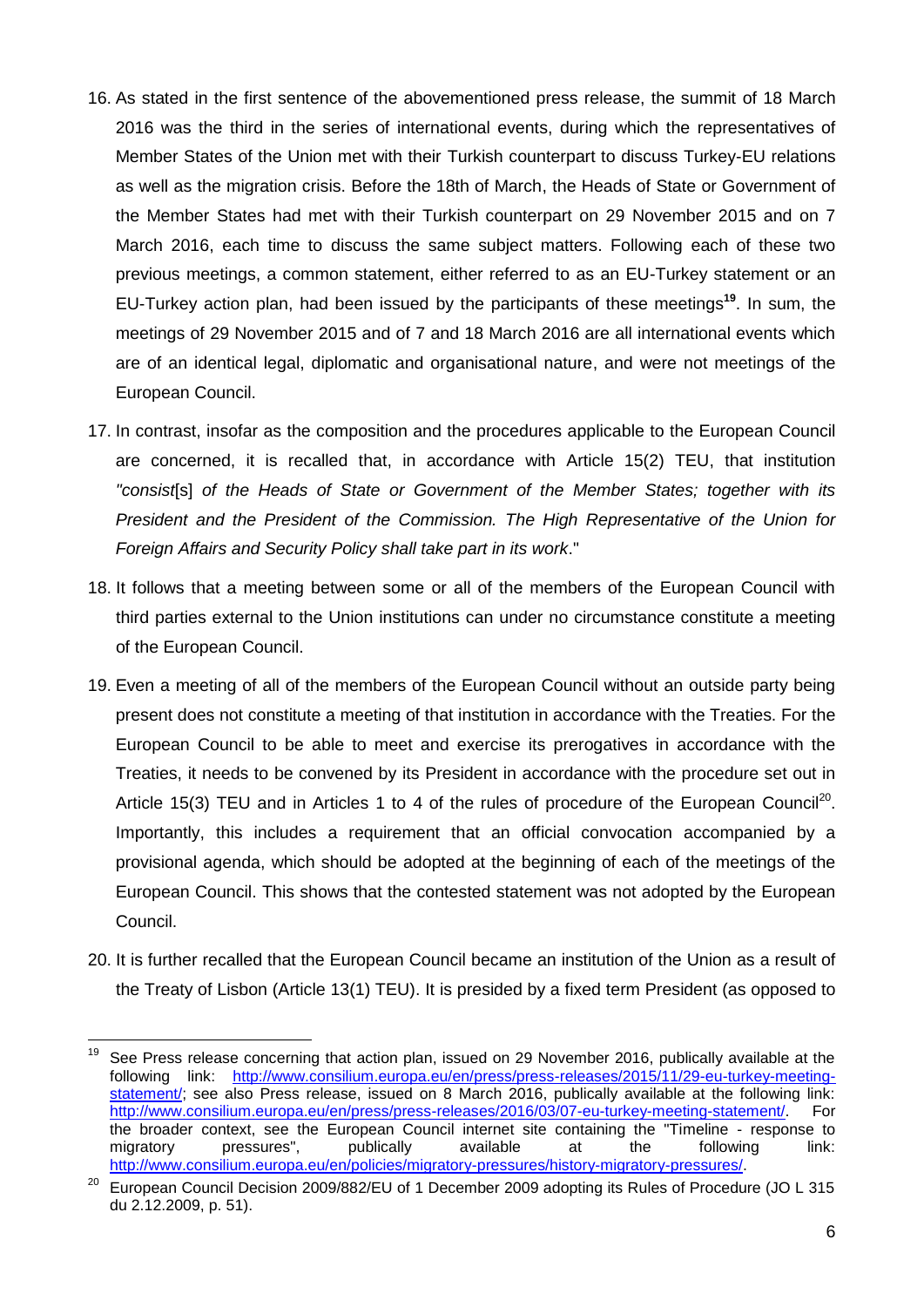the previous system of six-monthly presidency) and, as set out in Article 15(1) TEU, *"*[…] *shall provide the Union with the necessary impetus for its development and shall define the general policy directions and priorities thereof.* […]*".* More particularly, in one of the substantive fields related to the present case, the European Council, pursuant to Article 68 TFEU, "*define*[s] the *strategic guidelines for legislative and operational planning within the area of freedom, security and justice*".

- 21. In order to fulfil those functions, the European Council approves conclusions by consensus (Article 15(4) TEU). These conclusions cannot be the source of rights which individuals can invoke before the Court of Justice pursuant to Article 263 TFEU.
- 22. In addition, it should be noted that Article 15(1) *in fine* TEU provides explicitly that: *"*[The European Council] *shall not exercise legislative functions."* This applies also to the common asylum policy, where the legislative competence lies with the Union legislator, on the basis of Article 78 TFEU.
- 23. Moreover, when it comes to external action, which is another field relevant for the present case, the European Council provides the strategic guidelines on the basis of which the Foreign Affairs Council, in accordance with the third subparagraph of Article 16(6) TEU, elaborates the Union's external action. It also identifies, in accordance with Article 26 TEU, "*the Union's strategic interests, determine*[s] *the objectives of and define*[s] *general guidelines for the common and foreign security policy (…)"*. To that effect, the European Council "*shall adopt the necessary decisions*". However, the European Council has no powers to negotiate, let alone conclude international agreements binding upon the Union.
- 24. There are subject matters for which the Treaties do confer on the European Council the power to adopt<sup>21</sup> certain important decisions, including for example, for the revision of the Treaties. In such cases the European Council adopts legally binding acts the validity of which is subject to the control of the Court of Justice, notably in accordance with Article 263 TFEU $^{22}$ . However, none of these provisions are relevant for the present case.
- 25. In the light of the foregoing, the application is manifestly directed against a contested act of which the European Council is not the author and which is not attributable to it. In addition, the contested act does not emanate from any of the other EU institutions, nor from any of the other entities mentioned in the first paragraph of Article 263 TFEU. Consequently, the Court does not have jurisdiction to examine the application and the European Council cannot legally be a defendant in the present case. The European Council respectfully submits that for these reasons alone the application must be dismissed as manifestly inadmissible.

 $21\,$ The voting rule is specified in each legal basis: For example, Article 48(3) TEU foresees the adoption by simple majority, Article 15(5) TEU provides for qualified majority voting and Article 48(6) TEU requires unanimity.

<sup>&</sup>lt;sup>22</sup> See judgment in case Pringle, C-370/12, ECLI:EU:C:2012:756, points 31 and 35.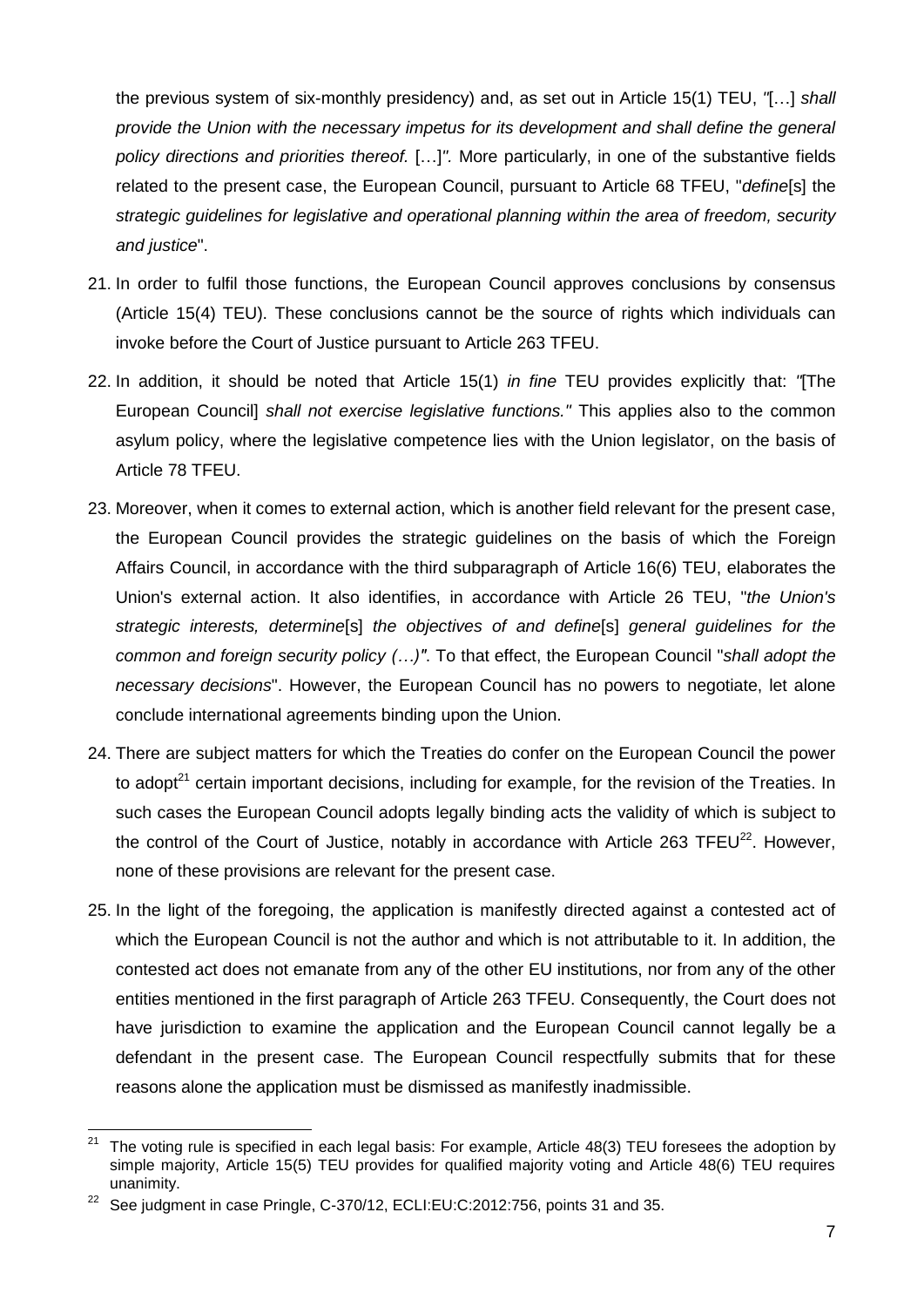## <span id="page-7-0"></span>*b) The contested statement is not an actionable act within the meaning of the first paragraph of Article 263 TFEU*

- 26. Whether an action for annulment against an act is possible depends, according to the established case-law of the Court, on the nature of the act rather than its form.<sup>23</sup> Unlike under the previous version of the Treaties,  $24$  under the first paragraph of Article 263 TFEU, the Court has jurisdiction to review "*acts*", including of the European Council, provided that these are "*intended to produce legal effects vis-à-vis third parties*".
- 27. Leaving aside the question of whether the contested statement was issued by the European Council (which as explained in section a) above is not the case), the analysis of the content of the statement and of the intentions of its authors demonstrate that the contested statement does not constitute an act "*intended to produce legal effects vis-à-vis third parties*" for the purpose of Article 263 TFEU.
- 28. In accordance with settled case law, only a measure that produces binding legal effects capable of affecting an Applicant's interests by bringing about a distinct change in his legal position may be the subject of an action for annulment<sup>25</sup>. In the light of the case-law, in order to determine whether an act is capable of having legal effects of such nature that an action for annulment under Article 263 TFEU can be brought against it, it is necessary to examine its wording and context, its substance and the intention of its author<sup>26</sup>.
- 29. In line with these principles, the Court of Justice has rejected as inadmissible, for example, an action against a statement which reflected the intention of an institution to follow a particular line of conduct but could not be regarded as an act intended to produce legal effects in the sense of Article 263 TFEU.<sup>27</sup> The Court of Justice also rejected as inadmissible an action for annulment of a Code of Conduct, published in the *Official Journal*, concerning public access to Council and Commission documents. The Court held that the code, agreed between the Council and the Commission, reflected the agreement reached between these two institutions on the principles governing access to the documents of the two institutions, while inviting the institutions to implement those principles by means of specific regulations. But, in the Court's view, the Code of Conduct failed to produce legal effects because it merely foreshadowed subsequent decisions which might have legal effects. The Court concluded that the application

<sup>23</sup> See judgement in case Spain/Commission, C-135/93, ECLI:EU:C:1995:201, point 20; Judgement in case Air France/Commission, T-3/93, ECLI:EU:T:1994:36, points 57-59; Judgement in case Netherlands/Council, C-58/94, ECLI:EU:C:1996:171, point 24.

<sup>&</sup>lt;sup>24</sup> See order in case Roujansky/Council, T-584/93, ECLI:EU:T:1994:87, points 12-14; Order in case Krikorian and others/Parliament, T-346/03, ECLI:EU:T:2003:348, point 17.

 $25$  See judgement in case Zunis Holding and others/Commission, T-83/92, ECLI:EU:T:1993:93, point 30; Order in case SGL Carbon/Commission, T-308/02, ECLI:EU:T:2004:119, points 39-40.

<sup>&</sup>lt;sup>26</sup> See to that effect Order in case Belgium/Commission, T-721/14, ECLI:EU:T:2015:829 point 18, and the very rich case-law extensively cited therein.

 $27$  See judgement in case United Kingdom/Commission, 114/86, ECLI:EU:C:1988:449, points 12-15; Judgement in case Spain/Commission, C-443/97, ECLI:EU:C:2000:190, points 27-28 and 34.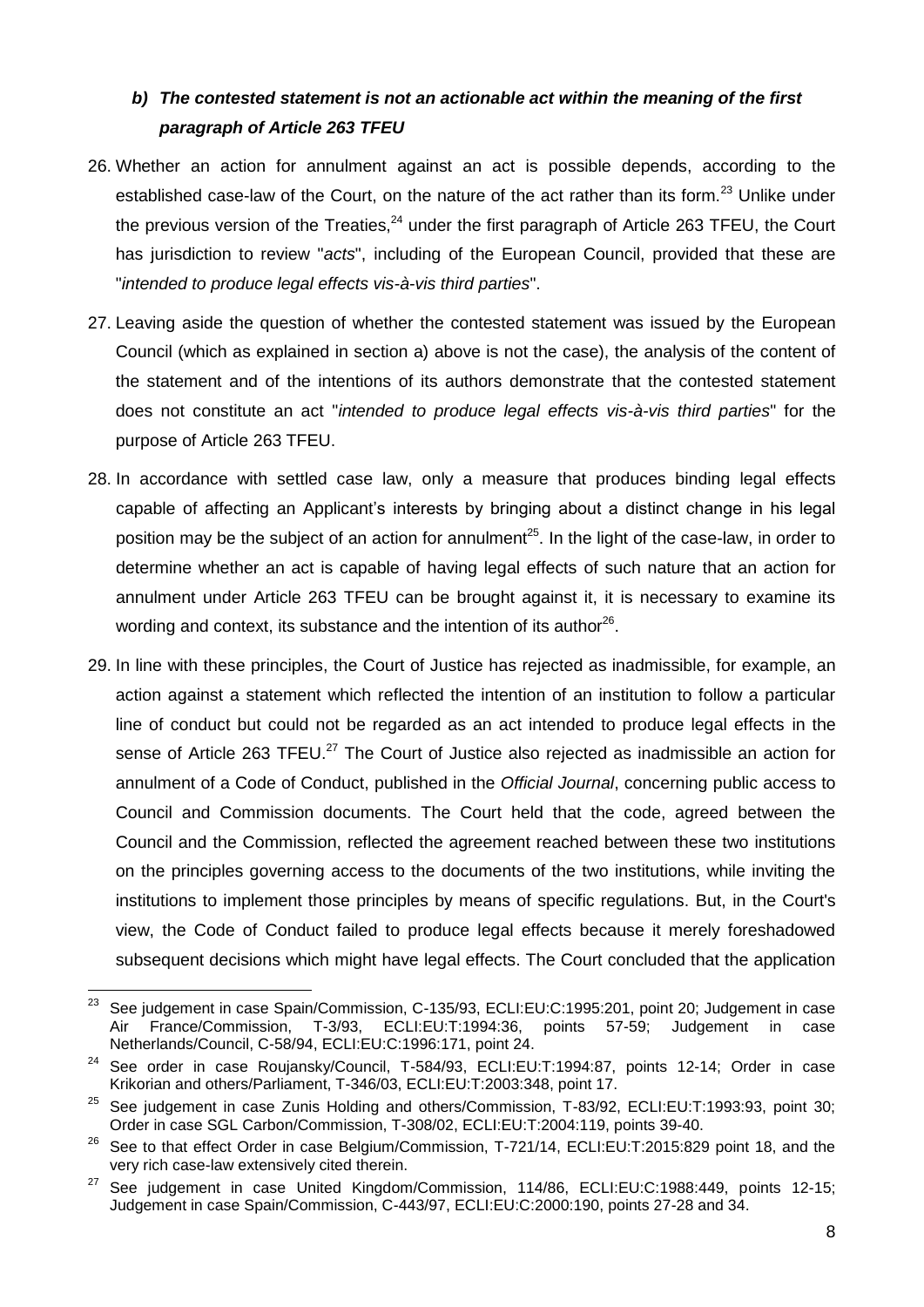was inadmissible in so far as it was directed against the Code of Conduct, holding that the Code was the expression of purely voluntary coordination and therefore was not intended in itself to have legal effects<sup>28</sup>.

- 30. The European Council considers that the case-law set out above applies to the contested statement as well. The analysis below shows that it does not constitute an act or decision, but reflects the political will of the authors of the statement with regard to a number of operational action points<sup>29</sup>.
- 31. The analysis shows that the intention of the authors of the contested statement is confined to the existing, established legal framework, and therefore includes political commitments regarding the operational coordination of the respective actions of the authors within the process of the implementation thereof, without creating new legal obligations for the authors of the statement. That intention is clearly reflected in the non-mandatory wording used throughout the contested statement (for example, the use of the auxiliary verb "will"), underlining the voluntary nature of the political commitments regarding planned operational action points, referred to in the contested statement<sup>30</sup>.
- 32. The implementation of the contested statement by relevant actors in accordance with the political commitments entered into entail, *first*, the need for particular operational actions by the Greek government, within the continued implementation by the latter of the existing obligations incumbent on Greece under (existing) Union law, and *secondly*, particular actions by the Turkish government, in particular within the framework of the continued implementation of the existing bilateral agreement between Turkey and Greece on readmission and of the position in that bilateral agreement on the obligation of Turkey to readmit to its territory third country nationals who arrived in Greece via Turkey.
- 33. In addition, the contested statement should also be read together with the joint action plan of 29 November 2015 and with the EU-Turkey statement of 7 March 2016<sup>31</sup>. Importantly, the

<sup>28</sup> See judgement in case Netherlands/Council, C-58/94, ECLI:EU:C:1996:171, points 24-27.

<sup>29</sup> See the fourth paragraph of the press release which reads as follows: "[…] *In order to achieve this goal, they agreed on the following additional action points* […]" (emphasis added).

<sup>&</sup>lt;sup>30</sup> Under Union law, acts intended to produce legally binding effects, drafted in English, do not use the auxiliary verb "**will**". The latter is typical language for political statements. Normative acts of Union law systematically rely on the use of mandatory terms, and often use the auxiliary verb "**shall**". Mandatory Union acts use the term "should" in the preamble for the statement of reasons or to indicate a desired interpretation of certain normative elements.

 $31$  See documents quoted in the footnote 19 above, to which the contested statement refers extensively. including in particular in the third paragraph, which reads as follows: "*Turkey and the European Union reconfirmed their commitment to the implementation of their joint action plan activated on 29 November 2015. Much progress has been achieved already* […] *On 7 March 2016, Turkey furthermore agreed to accept the rapid return of all migrants not in need of international protection crossing from Turkey into Greece and to take back all irregular migrants intercepted in Turkish waters. Turkey and the EU also agreed to continue stepping up measures against migrant smugglers and welcomed the establishment of the NATO activity on the Aegean Sea. At the same time Turkey and the EU recognise that further, swift and determined efforts are needed*." (emphasis added).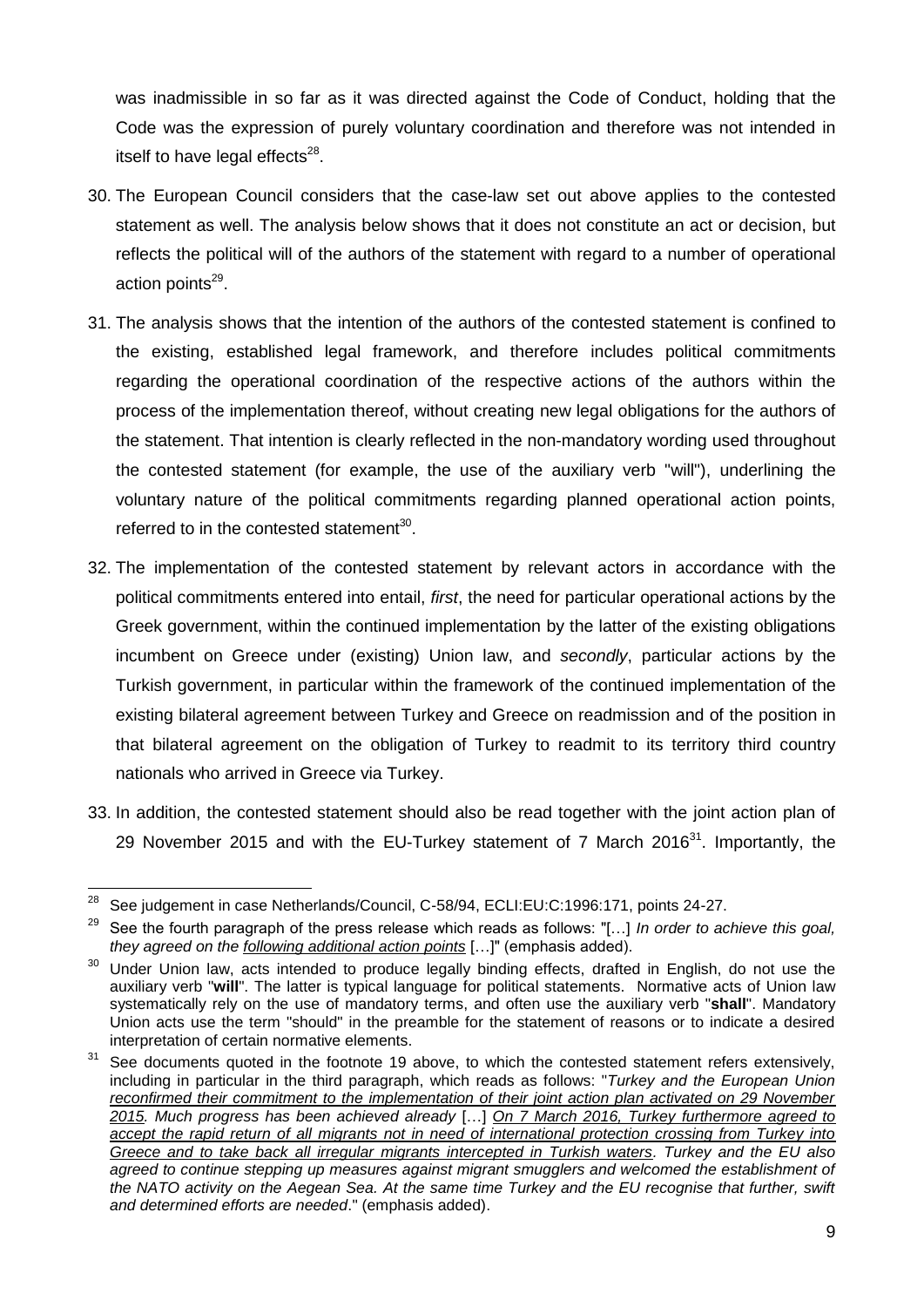combined reading shows that the contested statement builds on cooperation and coordination already agreed upon earlier and referred to in these documents, thus making it clear that it refers essentially to action points already agreed upon earlier. In addition to referring to actions agreed upon earlier, the contested statement provides elements of a political, operational and administrative nature.

- 34. That is the case in particular, for the point on coordination of the operations of return to Turkey of "*irregular migrants crossing from Turkey into Greek islands*" not in need of international protection, referred to in third paragraph of the contested statement. That operational action had already been politically agreed during the meetings of the Heads of State or Government with Turkish Prime Minister Davutoğlu on 29 November 2015 $^{32}$  and on 7 March 2016 $^{33}$ .
- 35. Finally, the form of the contested statement and the conduct of its authors only serve to confirm the conclusions drawn above with regard to its content. As indicated already above, the contested statement was issued in a press release, following a summit meeting with no particular regard to any formalities. No document has been initialled or signed by the authors either during or after this meeting. Neither have the authors proceeded to exchange diplomatic notes, or to other formalities, and hence there is no indication whatsoever (rather the contrary) that their intention would have been, in addition to agreeing on a politically important statement, to conclude an international agreement binding those present at the meeting.
- 36. In the light of the foregoing, the European Council considers that the contested statement is not intended to produce legal effects (vis-à-vis third parties) of such a nature that the judicial control can be exercised in relation to it in accordance with Article 263 TFEU. Consequently, it fails to meet the fundamental requirement for an actionable act in accordance with the first paragraph of Article 263 TFEU. The European Council respectfully submits that for this reason alone the application must be dismissed as manifestly inadmissible.

<sup>32</sup> See point 7 of the press release issued following that meeting, which reads as follows: Point 7 of this press release reads as follows: "*Turkey and the EU have decided to activate the Joint Action Plan that*  had been agreed until now ad referenda on 15 October 2015, to step up their cooperation for support of *Syrians under temporary protection and migration management to address the crisis created by the situation in Syria.* […] *As a consequence, both sides will, as agreed and with immediate effect, step up their active cooperation on migrants who are not in need of international protection, preventing travel to Turkey and the EU, ensuring the application of the established bilateral readmission provisions and swiftly returning migrants who are not in need of international protection to their countries of origin.* […]." (emphasis added).

<sup>33</sup> See point 1 of the press release issued following that meeting, which reads as follows: "*Following their meeting with Prime Minister Davutoğlu, the EU Heads of State or Government addressed the migration situation, in particular as regards the Western Balkans route. They welcomed their discussion with the Turkish Prime Minister on EU-Turkey relations and on the progress made in the implementation of the Joint Action Plan. Turkey confirmed its commitment in implementing the bilateral Greek-Turkish readmission agreement to accept the rapid return of all migrants not in need of international protection crossing from Turkey into Greece and to take back all irregular migrants apprehended on Turkish waters. The Heads of State or Government* […] *agreed to work on the basis of the principles they contain:*

*to return all new irregular migrants crossing from Turkey into the Greek islands with the costs covered by the EU;* […]" (emphasis added).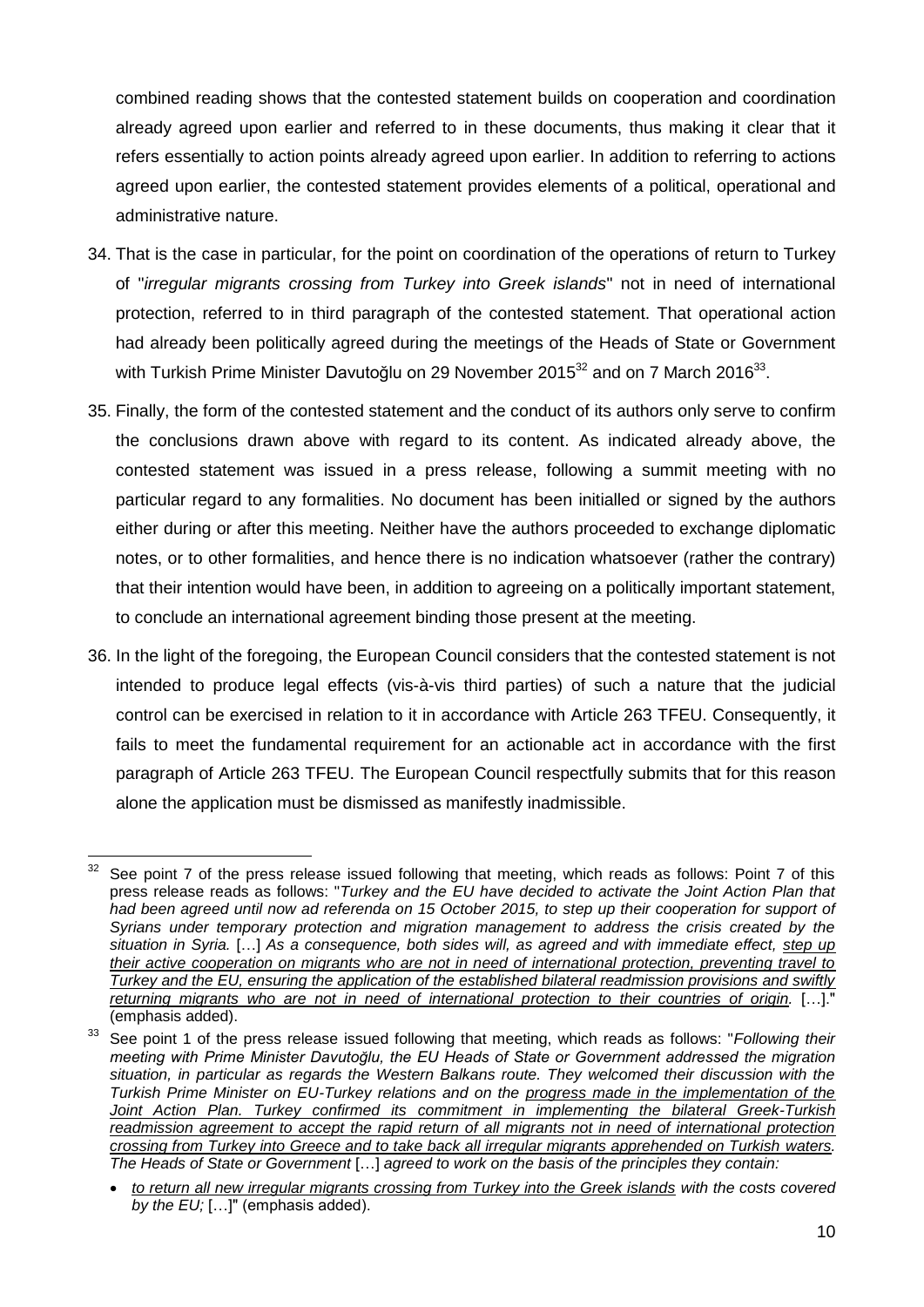### <span id="page-10-0"></span>*c) The Applicant does not fall within the temporal scope of application of the statement and hence has no interest in bringing proceedings*

- 37. In accordance with settled case law, an applicant must demonstrate a vested and present interest in bringing annulment proceedings, which is an essential and fundamental prerequisite for any legal proceedings<sup>34</sup>. That interest must, in the light of the purpose of the action, exist at the stage of lodging the action, failing which the action is inadmissible. The interest in bringing proceedings must continue until the final decision<sup>35</sup>. An interest in bringing proceedings presupposes that the action is likely, if successful, to procure an advantage to the party bringing it<sup>36</sup>.
- 38. In the present case, it is clear that the Applicant did not demonstrate his legal interest in lodging the application. He did not even claim that the contested statement applies to him *ratione temporis*.
- 39. The European Council notes that the Applicant states that he has arrived in Greece by sea from Turkey "*on some date subsequent to the 18th March 2016*" (see Application, point 6). This is likely to place him outside the temporal scope of application of the contested statement, because in accordance with the first operational action point of the contested statement, the latter only relates to "[a]*ll new irregular migrants crossing from Turkey into Greek islands as from 20 March 2016*".
- <span id="page-10-1"></span>40. It follows that, in that latter case, the Applicant, by definition, would not and could not be concerned by the application of the contested statement. Neither the continued implementation of that statement, nor its annulment, would be capable of affecting the Applicant's interests by bringing about any distinct change in his legal position or procuring him any advantage.
- 41. Bearing the foregoing in mind, the European Council respectfully submits that the Application must be dismissed as manifestly inadmissible.
- 42. Nonetheless, for the sake of completeness and given the expedited nature of the proceedings, the European Council will briefly address in the paragraphs below the remaining conditions of admissibility set out in the fourth paragraph of Article 263 TFEU.

 $\overline{a}$  $34$  See judgment in case T-276/13, Growth Energy and Renewable Fuels Association/Council, ECLI:EU:T:2016:340, point 155; Judgment in case T-277/13, Marquis Energy LLC/Council, ECLI:EU:T:2016:343, point 115; and judgment in case GRP Security/Court of Auditors, T-87/11, ECLI:EU:T:2013:161, point 44.

<sup>35</sup> See judgment in case Wunenburger/Commission, C-362/05 P, ECLI:EU:C:2007:322, point 42 and the case-law cited therein.

<sup>&</sup>lt;sup>36</sup> Judgment in case T- 276/13,cited above, point 159; Judgment in case T-277/13, cited above, point 116; Judgments in case Council/Zhejiang Xinan Chemical Industrial Group, C-337/09 P, ECLI:EU:C:2012:471, point 46 and the case-law cited, and judgement in case Shanghai Excell M&E Enterprise and Shanghai Adeptech Precision/Council, T-299/05, ECLI:EU:T:2009:72, point 43 and the case-law cited therein.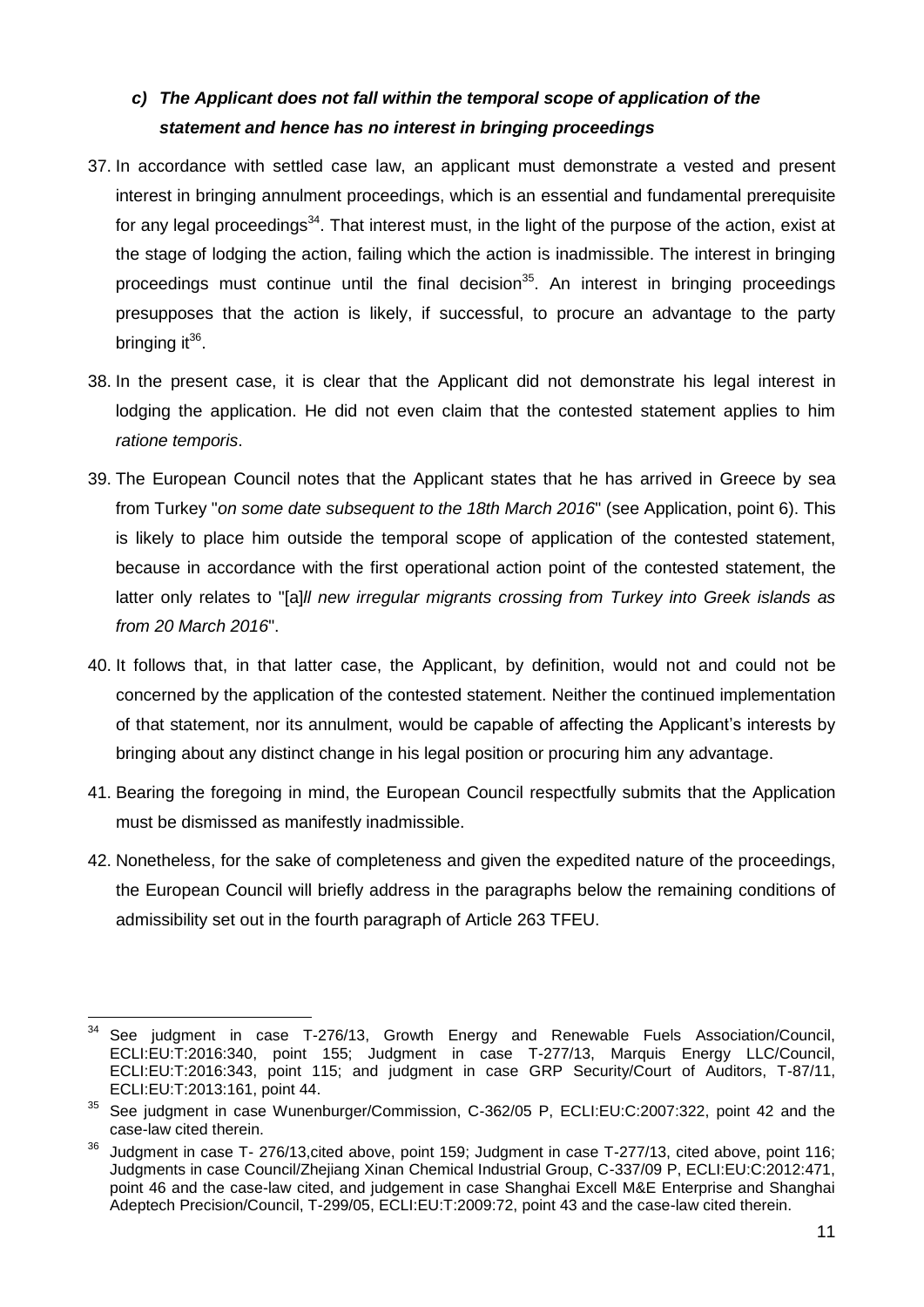#### *d) The Applicant lacks standing under the fourth paragraph of Article 263 TFEU*

- <span id="page-11-0"></span>43. The European Council notes that the application does not address the question of the Applicant's standing to bring these proceedings, let alone demonstrate that the Applicant has such standing, in accordance with the fourth paragraph of Article 263 TFEU. For the reasons set out below, the European Council considers, in any event, that the Applicant clearly does not meet the standing requirements of any of the three hypotheses referred to in the fourth paragraph of Article 263 TFEU.
- 44. Given that there is no act addressed to the Applicant, the first hypothesis is not relevant for the present case and will not be further addressed.
- 45. Insofar as the second hypothesis ("*an act which is of direct and individual concern to him*") and the third hypothesis ("*a regulatory act which is of direct concern to him and does not entail implementing measures"*) are concerned, the Applicant does not meet these either. As will be set out below, the chief reason is that the Applicant does not meet the requirement of "direct concern", which in accordance with settled case law, is applicable in an identical manner for the second and third hypotheses $^{37}$ .
- 46. For the sake of completeness, the European Council adds that the Applicant does not fulfil the criterion of "individual concern" for the purpose of the second hypothesis either and that, moreover, the challenged statement does not constitute a regulatory act not requiring implementing measures within the meaning of the third hypothesis. In the following paragraphs, each of these elements will be addressed in turn.
- 47. According to settled case law, the concept of direct concern referred to in second and third hypotheses of the fourth paragraph of Article 263 TFEU requires two cumulative criteria to be met, namely, first, that the act whose annulment the Applicant is seeking directly affects its legal situation and, second, that that act leaves no discretion to the addressees entrusted with the task of implementing it, such implementation being purely automatic and resulting from the Union law without the application of other intermediate rules $^{38}$ .
- 48. In the light of the conclusion reached in point [40](#page-10-1) above, it is uncontestably clear that the Applicant, who arrived in Greece on 19 March 2016, could never be concerned by the contested statement, which relates only to persons having arrived to Greece as from 20 March 2016. *A fortiori*, and for the same reason alone, the Applicant cannot be considered to be directly concerned by it.

<sup>&</sup>lt;u>.</u> See judgment in case T-277/13, cited above, point 43; see also order in case European Coalition to End Animal Experiments/ECHA, T-673/13, ECLI:EU:T:2015:167, point 67.

<sup>&</sup>lt;sup>38</sup> Judgement in cases C-463/10 P and C-475/10 P, ECLI:EU:C:2011:656, point 66; Order in case Municipio de Gondomar/Commission, C-501/08 P, ECLI:EU:C:2009:580, point 25; and Order in case T-18/10 Inuit Tapiriit Kanatami and Others/Parliament and Council, ECLI:EU:T:2011:419, point 72 and the case-law cited; the latter judgement was upheld in appeal by judgement in case C-583/11 P, ECLI:EU:C:2013:625.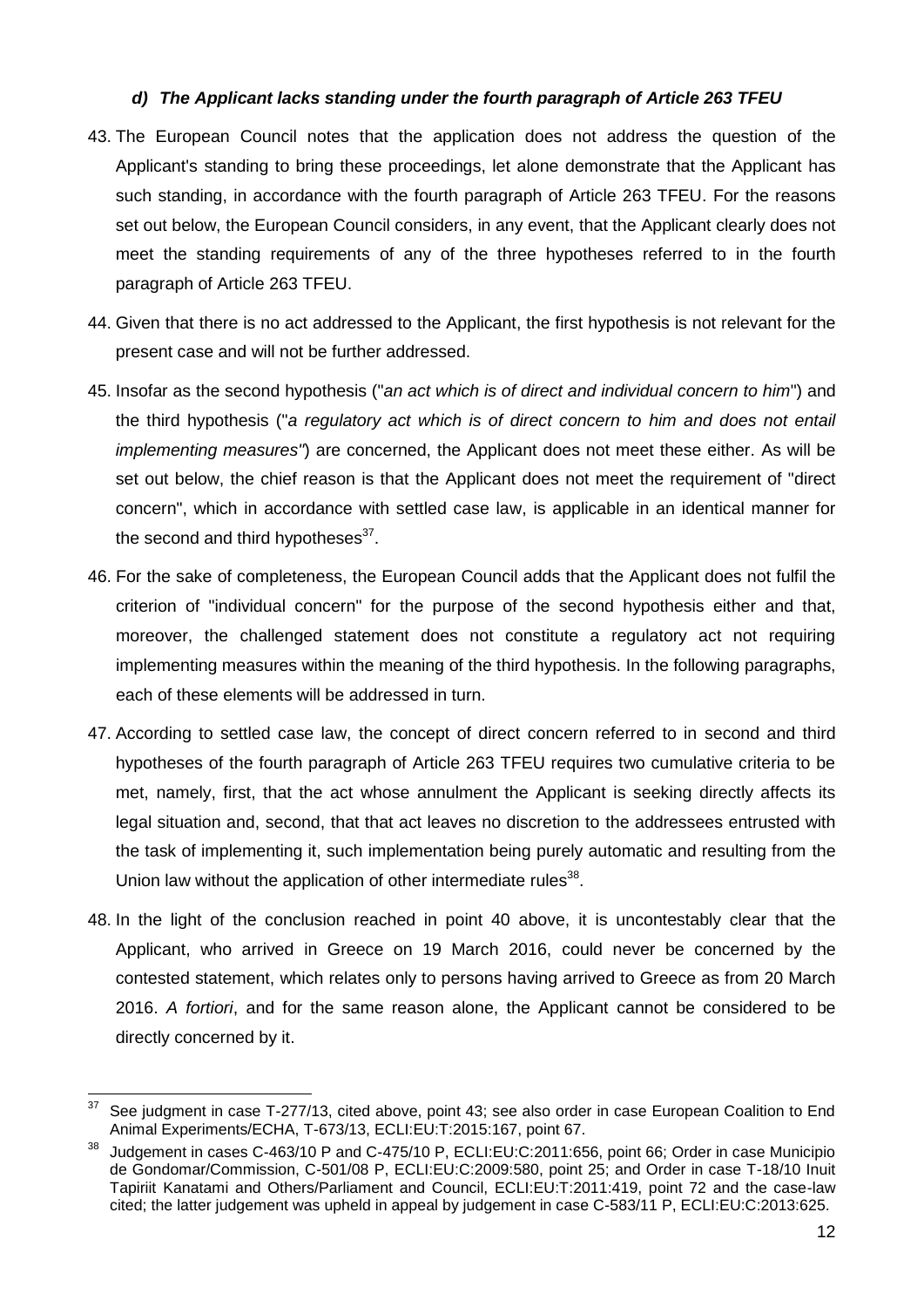- 49. In addition, the European Council submits that it has not been demonstrated that the addressees of the contested statement have "no discretion" as to the implementation of the action points referred to therein in a way that such implementation would be purely automatic and resulting from the rules of the Union law without the application of other intermediate rules.
- 50. On the contrary, as already stated above, the responsibility for the implementation of the actions referred to in the contested statement lies with the competent administrations and authorities of the relevant EU Member States and Turkey. For example, it will be the task of the Greek administrative authorities to determine the legal status of the Applicant in Greece. This will require examining whether he is entitled to asylum or another form of international or humanitarian protection or, in case he is not entitled to such protection, an examination of whether his right to stay on the Greek territory should be terminated or whether he should eventually be subject to a return decision. All this goes to show that such determinations entail a range of consecutive administrative processes in the Applicant's individual case and a range of individual administrative decisions that will need to be adopted in respect of the Applicant, in compliance with all the steps and verifications prescribed by Greek and Union law. Needless to say, such national administrative proceedings, for which Union directives only define a general framework<sup>39</sup>, involve a wide margin of discretion on the part of the competent national authorities. They constitute beyond any reasonable doubt, implementing measures within the meaning of the fourth paragraph of Article 263 TFEU.
- 51. Furthermore, as regards the concept of "individual concern", it is settled case-law that persons other than those to whom an act is addressed may claim to be individually concerned only if that act affects them by reason of certain attributes which are peculiar to them or by reason of circumstances in which they are differentiated from all other persons and by virtue of those factors the decision distinguishes them individually just as in the case of the person addressed.<sup>40</sup> It is clear from settled case-law that the possibility of determining more or less precisely the number, or even the identity, of the persons to whom a measure applies by no means implies that it must be regarded as being of individual concern to them as long as that measure is applied by virtue of an objective legal or factual situation defined by it $41$ .

 $39\,$ See in particular, Directive 2011/95/EU of the European Parliament and of the Council of 13 December 2011 on standards for the qualification of third-country nationals or stateless persons as beneficiaries of international protection, for a uniform status for refugees or for persons eligible for subsidiary protection, and for the content of the protection granted (OJ L 337, 20.12.2011, p. 9), Directive 2013/32/EU of the European Parliament and of the Council of 26 June 2013 on common procedures for granting and withdrawing international protection (OJ L 180, 29.6.2013, p. 60) or Directive 2008/115/EC of the European Parliament and of the Council of 16 December 2008 on common standards and procedures in Member States for returning illegally staying third-country nationals (OJ L 348, 24.12.2008, p. 98).

<sup>40</sup> See judgment in case T-277/13, cited above, point 45; Judgments of 15 July 1963 in Plaumann/Commission, 25/62, ECLI:EU:C:1963:17, point 7, and judgement in case Commission/Aktionsgemeinschaft Recht und Eigentum, C-78/03 P, ECLI:EU:C:2005:761, point 33.

<sup>&</sup>lt;sup>41</sup> Judgement in case C-456/13 P, T & L Sugars Ltd and Sidul Açúcares Unipessoal Lda/Commission, ECLI:EU:C:2015:284, point 64 and case law referred to therein.